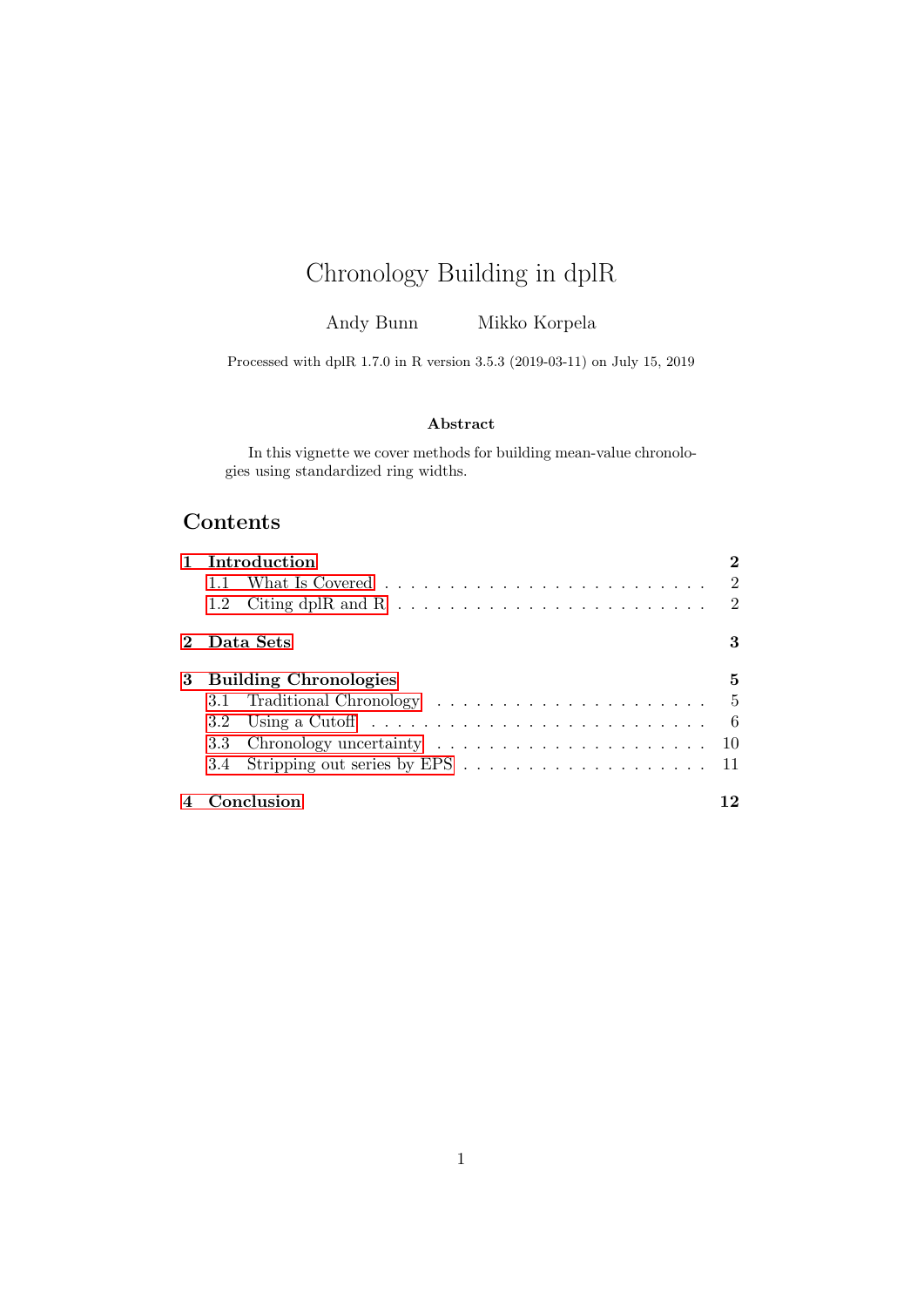## <span id="page-1-0"></span>1 Introduction

#### <span id="page-1-1"></span>1.1 What Is Covered

The Dendrochronology Program Library in R (dplR) is a package for dendrochronologists to handle data processing and analysis. This document gives an illustration of chronology development in dplR.

## <span id="page-1-2"></span>1.2 Citing dplR and R

The creation of dplR is an act of love. We enjoy writing this software and helping users. However, neither of us is among the idle rich. Alas. We have jobs and occasionally have to answer to our betters. There is a nifty citation function in R that gives you information on how to best cite R and, in many cases, its packages. We ask that you please cite dplR and R appropriately in your work. This way when our department chairs and deans accuse us of being dilettantes we can point to the use of dplR as a partial excuse.

```
> citation()
```

```
To cite R in publications use:
```

```
R Core Team (2019). R: A language and environment
for statistical computing. R Foundation for
Statistical Computing, Vienna, Austria. URL
https://www.R-project.org/.
```
A BibTeX entry for LaTeX users is

```
@Manual{,
  title = {R: A Language and Environment for Statistical Computing},
  author = \{R \text{ Core Team}\},\organization = {R Foundation for Statistical Computing},
  address = {Vienna, Austria},
  year = {2019},
  url = \{https://www.R-project.org/\},\}
```

```
We have invested a lot of time and effort in creating
R, please cite it when using it for data analysis. See
also 'citation("pkgname")' for citing R packages.
```

```
> citation("dplR")
```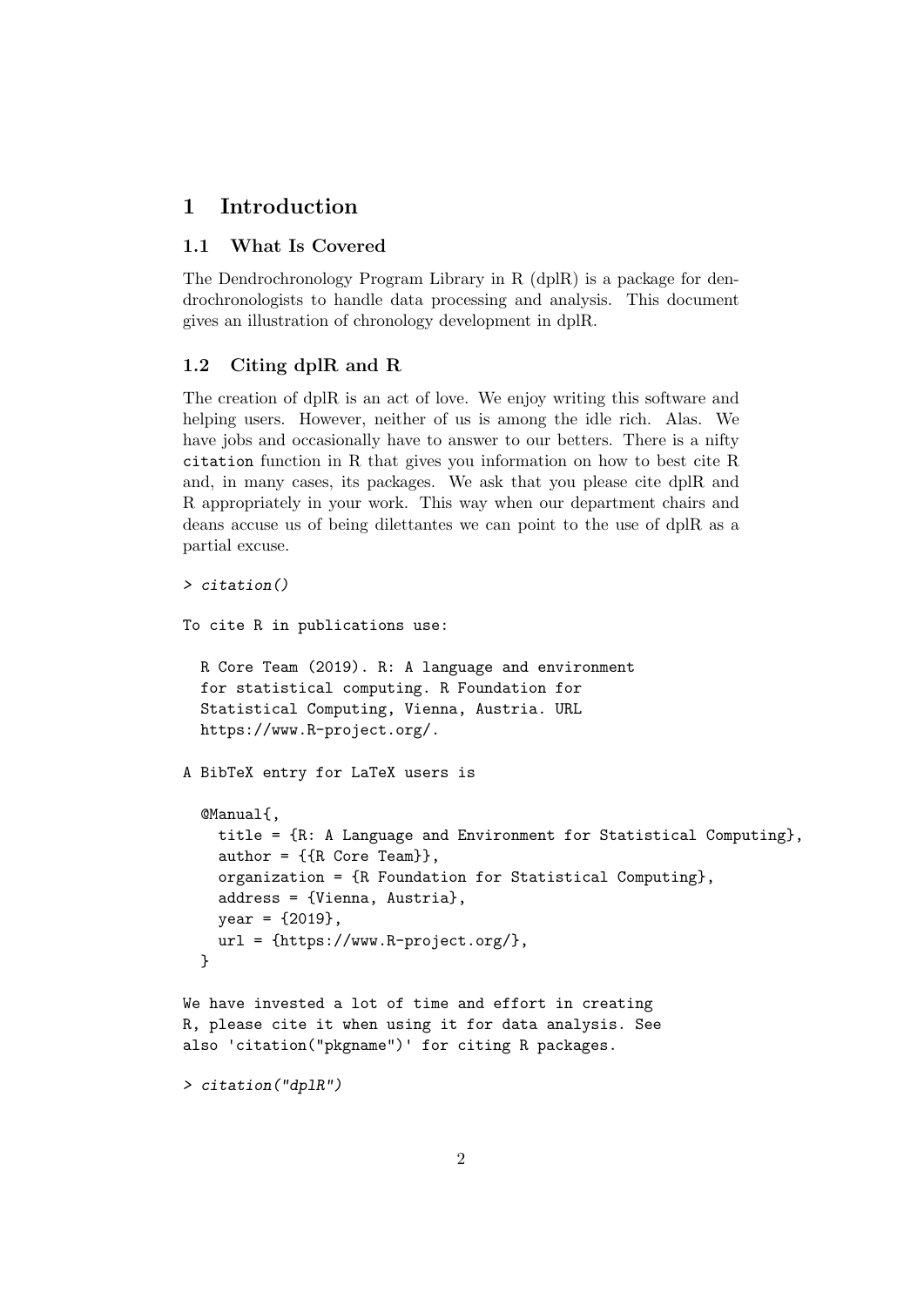```
Bunn AG (2008). "A dendrochronology program library in
R (dplR)." _Dendrochronologia_, *26*(2), 115-124. ISSN
1125-7865, doi: 10.1016/j.dendro.2008.01.002 (URL:
http://doi.org/10.1016/j.dendro.2008.01.002).
```

```
Bunn AG (2010). "Statistical and visual crossdating in
R using the dplR library." _Dendrochronologia_,
*28*(4), 251-258. ISSN 1125-7865, doi:
10.1016/j.dendro.2009.12.001 (URL:
http://doi.org/10.1016/j.dendro.2009.12.001).
```
Andy Bunn, Mikko Korpela, Franco Biondi, Filipe Campelo, Pierre Mérian, Fares Qeadan and Christian Zang (2019). dplR: Dendrochronology Program Library in R. R package version 1.7.0. https://github.com/AndyBunn/dplR

```
To see these entries in BibTeX format, use
'print(<citation>, bibtex=TRUE)', 'toBibtex(.)', or
set 'options(citation.bibtex.max=999)'.
```
## <span id="page-2-0"></span>2 Data Sets

Throughout this vignette we will use the onboard data set wa082 which gives the raw ring widths for Pacific silver fir Abies amabilis at Hurricane Ridge in Washington, USA. There are 23 series covering 286 years. The data are plotted in Figure [1.](#page-3-0) Note the summary stats below.

```
> library(dplR)
> data(wa082)
> wa082.sum <- summary(wa082)
> mean(wa082.sum$year)
[1] 197.2609
> mean(wa082.sum$stdev)
[1] 0.410913
> mean(wa082.sum$median)
[1] 0.9756522
> mean(wa082.sum$ar1)
```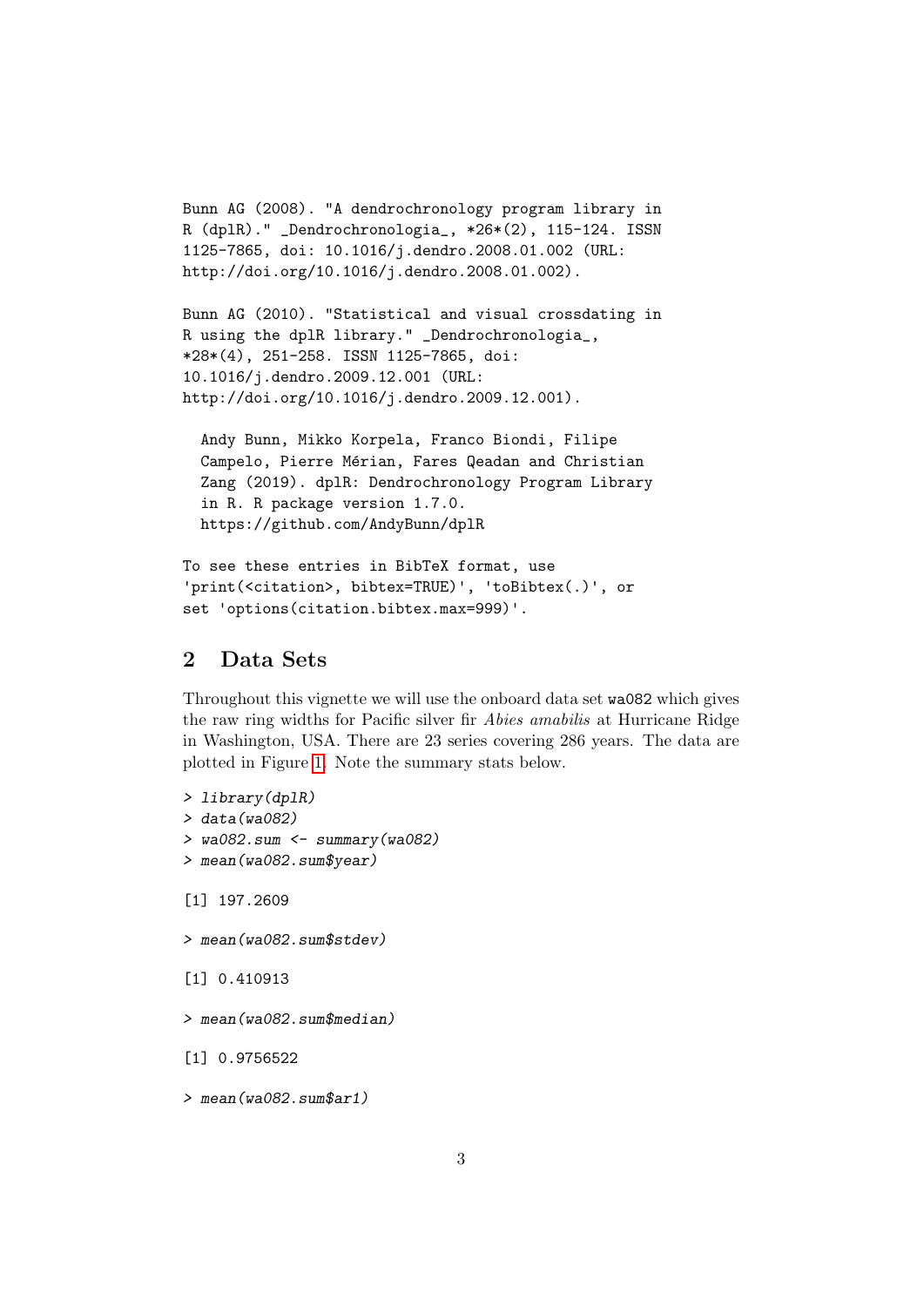[1] 0.7136957

> mean(interseries.cor(wa082)[, 1])

[1] 0.5637096

> plot(wa082, plot.type="spag")



<span id="page-3-0"></span>Figure 1: A spaghetti plot of the Pacific silver fir ring widths.

By the way, if this is all new to you – you should proceed immediately to a good primer on dendrochronology like [Fritts](#page-12-0) [\(2001\)](#page-12-0). This vignette is not intended to teach you about how to do treering analysis. It is intended to teach you how to use the package.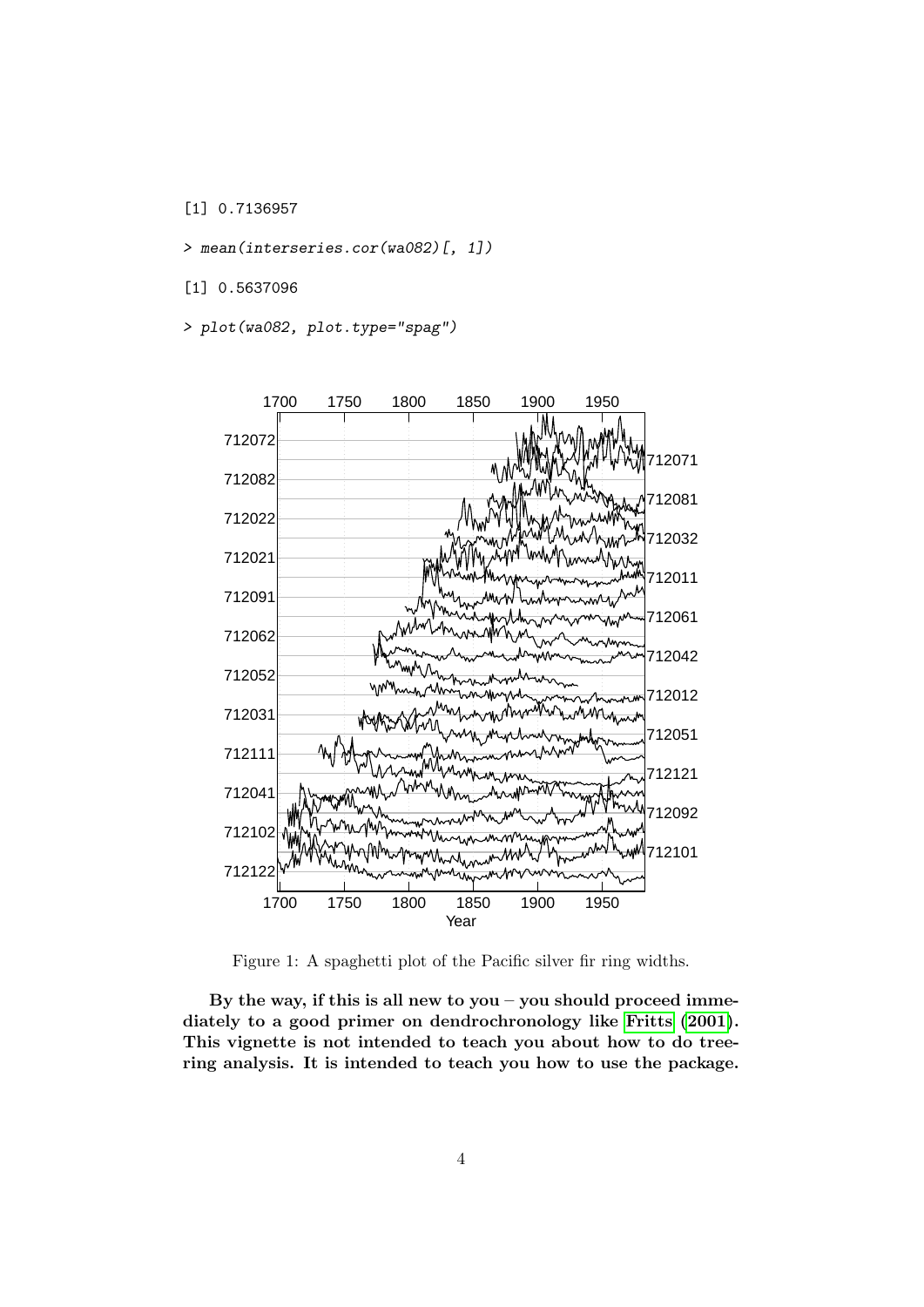## <span id="page-4-0"></span>3 Building Chronologies

Let us make a few chronologies from the wa082 data after detrending each series with a spline that has a frequency response of 50% at a wavelength of 2/3 of each series's length. Detrending is an enormously complicated area unto itself. We use a spline here but could standardize by several other methods and likely get results that look quite different. There is a reason, after all, that dendrochronologists have been arguing about detrending for decades.

```
> wa082.rwi <- detrend(wa082, method="Spline")
```
#### <span id="page-4-1"></span>3.1 Traditional Chronology

The simplest way to make a chronology in dplR is chronology is with the crn function which also has a plot method. This defaults to building a mean-value chronology by averaging the rows of the rwi data using Tukey's biweight robust mean (function tbrm in dplR). The result is plotted in Figure [2](#page-5-1) with a 30-year smoothing spline for visualization.

```
> wa082.crn <- chron(wa082.rwi, prefix="HUR")
> tail(wa082.crn)
```
HURstd samp.depth

| 1978 0.8766400 | 22 |
|----------------|----|
| 1979 1.1043443 | 22 |
| 1980 1.0818157 | 22 |
| 1981 1.2447671 | 22 |
| 1982 0.8961536 | 22 |
| 1983 0.9714484 | 22 |

```
> plot(wa082.crn, add.spline=TRUE, nyrs=30)
```
Note that the chron function will also compute a residual chronology by "prewhitening" the series before averaging. If the prewhiten flag is set to TRUE, each series is whitened using ar prior to averaging. The residual chronology is thus white noise. Note that the wa082.std.resid object has two columns with chronologies as well as the sample depth in a third column. The result is plotted in Figure [3.](#page-6-0)

```
> wa082.std.resid <- chron(wa082.rwi, prefix="HUR", prewhiten = TRUE)
> tail(wa082.std.resid)
```

| HURstd                   | HURres samp.depth |
|--------------------------|-------------------|
| 1978 0.8766400 0.8069522 | 22                |
| 1979 1.1043443 1.1348334 | 22                |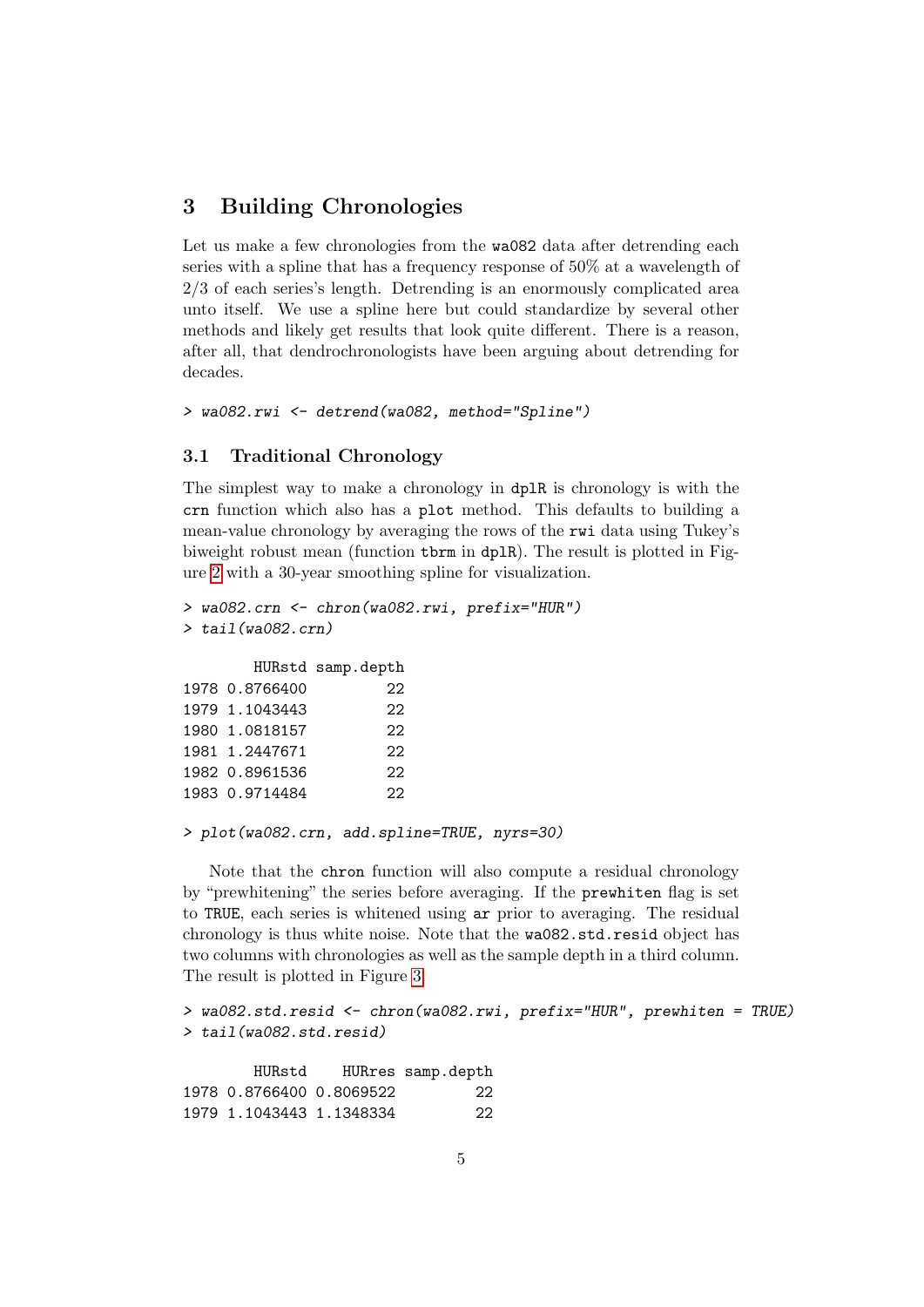

<span id="page-5-1"></span>Figure 2: The wa082 chronology.

| 1980 1.0818157 1.0276662 | 22. |
|--------------------------|-----|
| 1981 1.2447671 1.2000848 | 22  |
| 1982 0.8961536 0.7757018 | つつ  |
| 1983 0.9714484 0.9871302 | 22. |

> plot(wa082.std.resid, add.spline=TRUE, nyrs=30)

## <span id="page-5-0"></span>3.2 Using a Cutoff

A relatively simple addition to the traditional chronology is to truncate the chronology when the sample depth gets to a certain threshold. The output from the chron function contains a column called samp.depth which shows the number of series that are average for a particular year. We can use the subset function to modify the chronology. The result is plotted in Figure [4.](#page-7-0)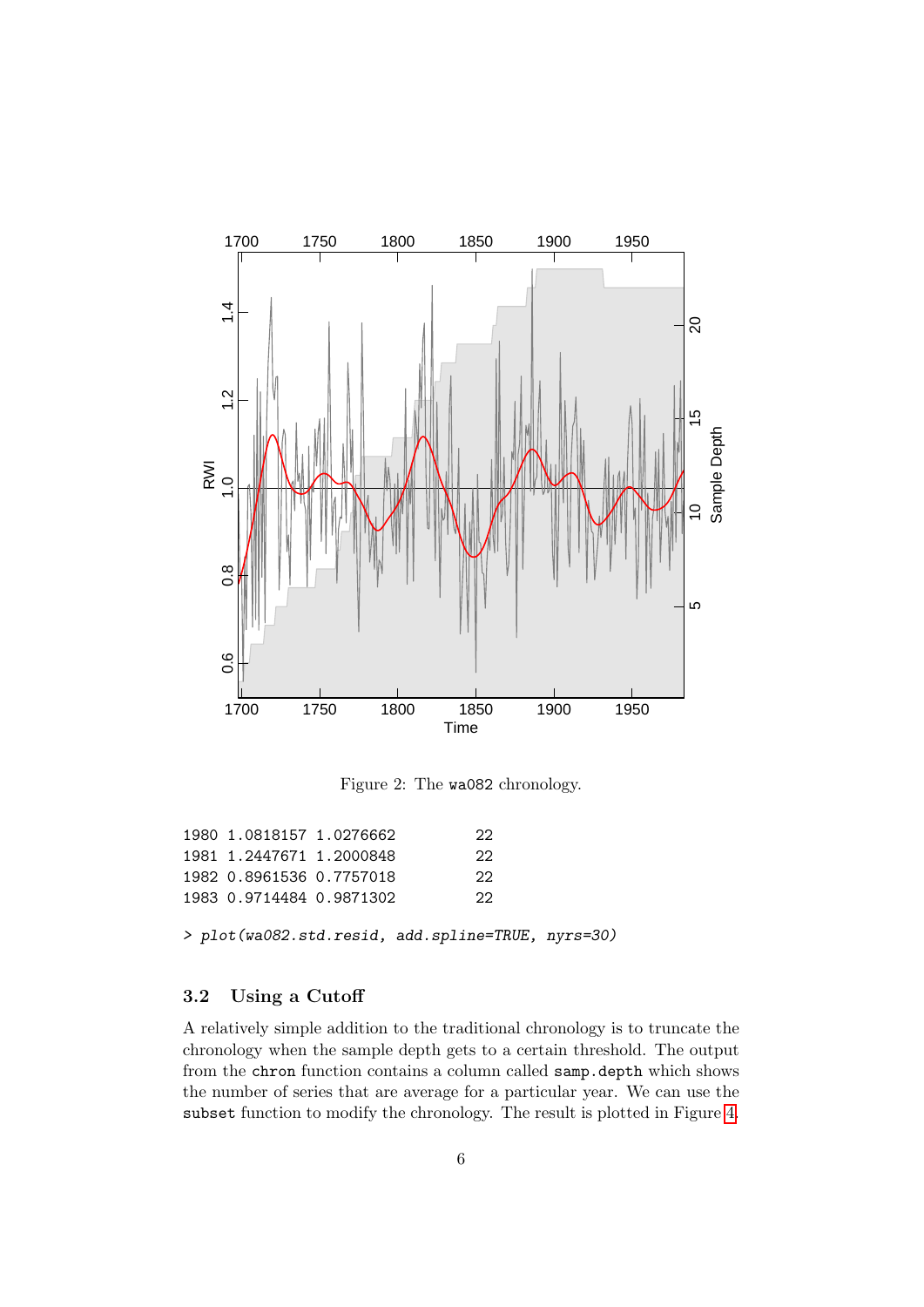

<span id="page-6-0"></span>Figure 3: The wa082 chronology as the standard chronology and the residual chronology.

```
> head(wa082.crn)
```

|                | HURstd samp.depth |
|----------------|-------------------|
| 1698 0.9864665 | 1.                |
| 1699 0.7960214 | 1.                |
| 1700 0.8070109 | 1                 |
| 1701 0.5590470 | 1                 |
| 1702 0.8436158 | 2                 |
| 1703 0.6771966 | っ                 |

```
> wa082.trunc <- subset(wa082.crn, samp.depth > 5)
> # and plot
```

```
> plot(wa082.trunc,add.spline=T,nyrs=30)
```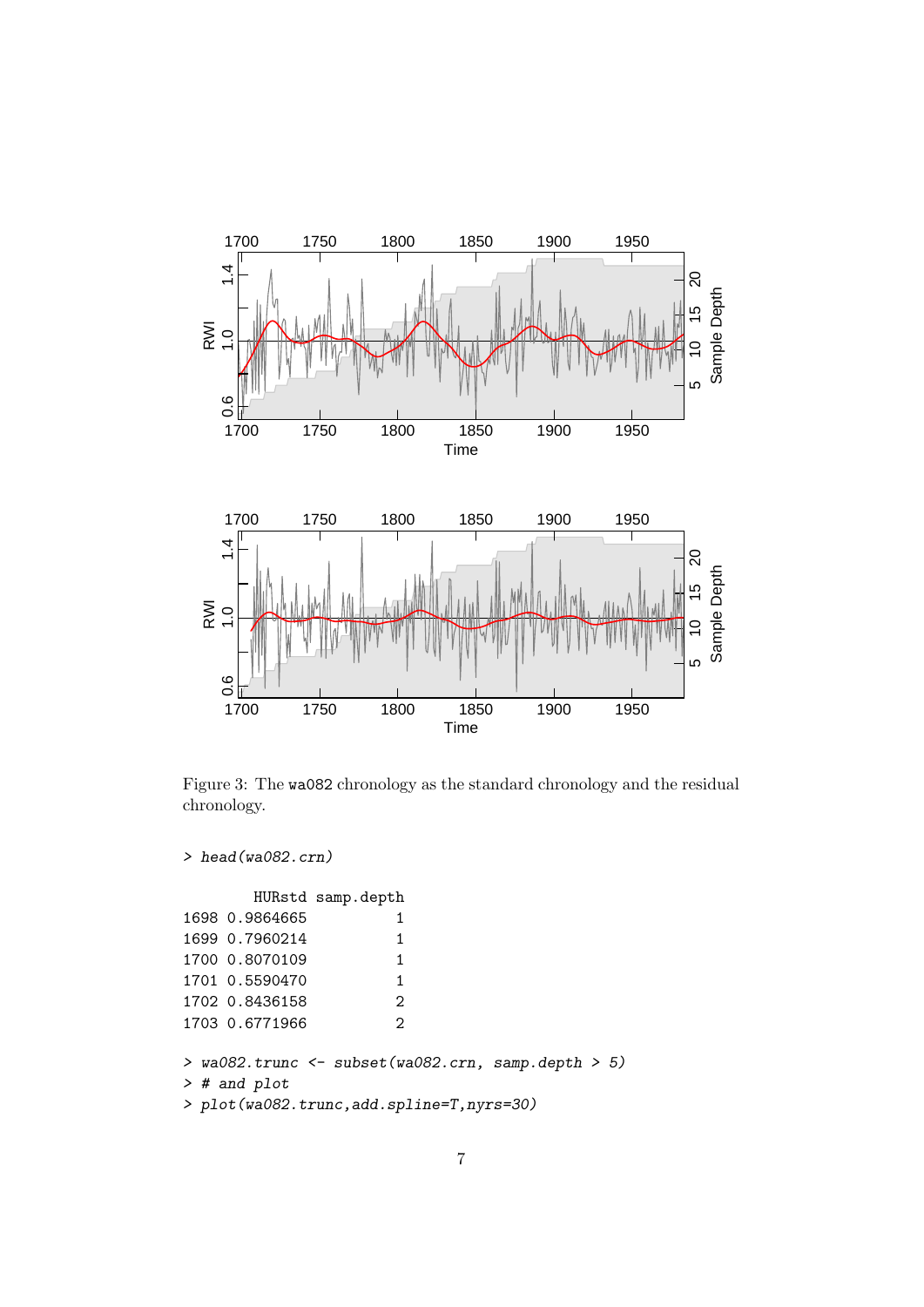

<span id="page-7-0"></span>Figure 4: The wa082 chronology truncated by sample depth.

It would likely be more robust to recalculate the rwi object by truncating the rwl file and then making a chronology which could be done by nesting commands via:

> wa082.trunc2 <- chron(detrend(wa082[wa082.crn\$samp.depth > 5,], + method="Spline"), prefix="HUR")

The result in this case is likely to be virtually identical to truncating after calculating the chronology as in Figure [4.](#page-7-0)

A more interesting and likely more robust approach is to truncate via the subsample signal strength (SSS). The result is plotted in Figure [5.](#page-9-1)

```
> wa082.ids <- autoread.ids(wa082)
> sss.cut <- 0.85
> wa082.sss <- sss(wa082.rwi, wa082.ids)
```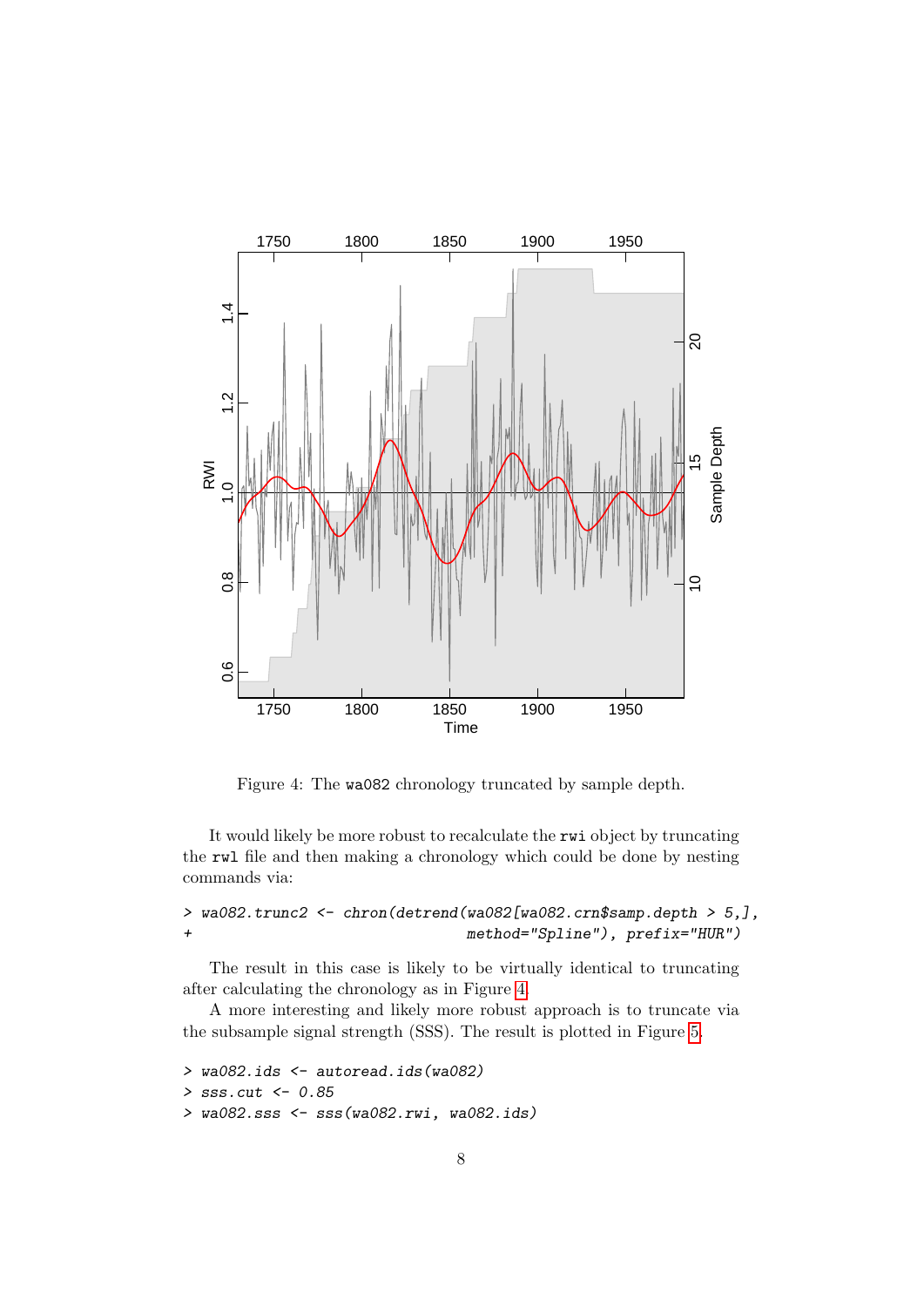```
> yrs <- time(wa082.crn)
> op <- par(no.readonly=TRUE)
> par(max = c(2, 2, 2, 2), mgp = c(1.1, 0.1, 0), tcl = 0.25,mfcol = c(2, 1), xars='i')> plot(yrs, wa082.crn[, 1], type = "n", xlab = "Year",
+ ylab = "RWI", axes=FALSE)
> cutoff <- max(yrs[wa082.sss < 0.85])
> xx < -c(500, 500, cutoff, cutoff)> yy \leftarrow c(-1, 3, 3, -1)> polygon(xx, yy, col = "grey80")
> abline(h = 1, lwd = 1.5)
> lines(yrs, wa082.crn[, 1], col = "grey50")
> lines(yrs, ffcsaps(wa082.crn[, 1], nyrs = 30), col = "red", lwd = 2)
> axis(1); axis(2); axis(3);> par(new = TRUE)> ## Add EPS
> plot(yrs, wa082. sss, type = "l", xlab = "", ylab = "",axes = FALSE, col = "blue")> abline(h=0.85,col="blue",lty="dashed")
> axis(4, at = pretty(wa082.sss))
> mtext("SSS", side = 4, line = 1.1)
> box()
> ## Second plot is the chronology after the cutoff only
> ## Chronology is rebuilt using just years after cutoff but
> ## the difference by doing it this way rather than just truncating
> ## is essentially nil.
> yr.mask <- yrs > cutoff
> yrs2 <- yrs[yr.mask]
> wa082.rwi2 <- detrend(wa082[yr.mask, ], method="Spline")
> wa082.crn2 <- chron(wa082.rwi2)
> plot(yrs2, wa082.crn2[, 1], type = "n",xlab = "Year", ylab = "RWI", axes=FALSE)> abline(h = 1, lwd = 1.5)
> lines(yrs2, wa082.crn2[, 1], col = "grey50")
> lines(yrs2, ffcsaps(wa082.crn2[, 1], nyrs = 30),
+ col = "red", \text{ } lwd = 2)> axis(1); axis(2); axis(3); axis(4)> box()> par(op)
```
This method calculates a running value for EPS using the rwi.stats.running function with e 30-year window. Then we select a cutoff point where we truncate the chronology when the EPS value dips below a certain point. The cutoff method works in this case because the EPS dips as sample depth de-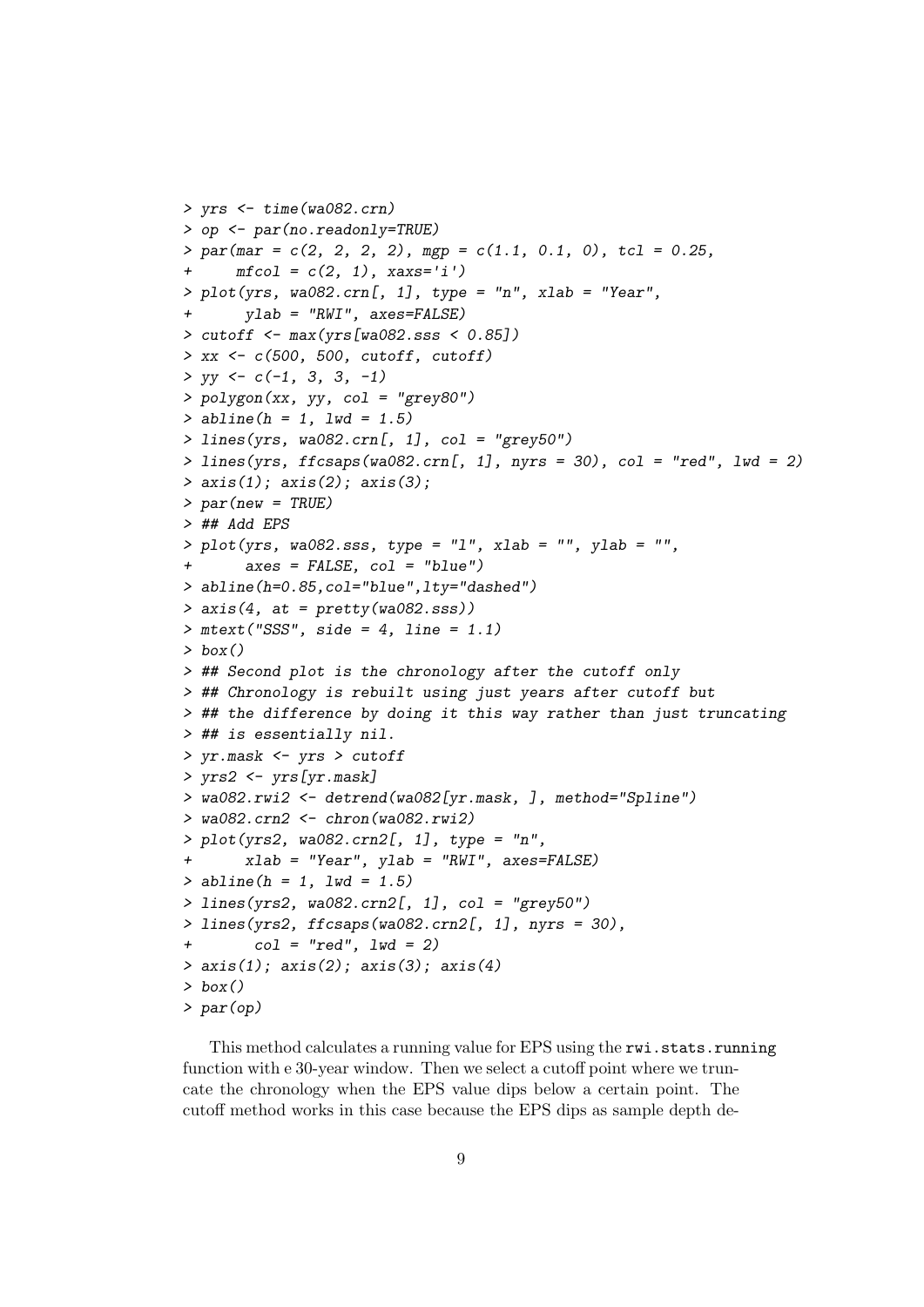

<span id="page-9-1"></span>Figure 5: The wa082 chronology truncated by EPS.

clines. However, some feel this is a more objective way of setting a cutoff as opposed to just picking a minimum number of samples.

## <span id="page-9-0"></span>3.3 Chronology uncertainty

Typically we calculate a chronology by taking the average of each year from the rwi object. (And that is typically the biweight robust mean.) The function chron like pretty much all the functions in dplR are relatively simple chunks of code that are used for convenience. We can make our own chronology and get the mean plus two standard errors of the yearly growth (Figure [6\)](#page-11-1). Don't get stuck in just using the prepackaged functions in dplR!

```
> wa082.avg <- apply(wa082.rwi2,1,mean,na.rm=TRUE)
> se \le function(x){
```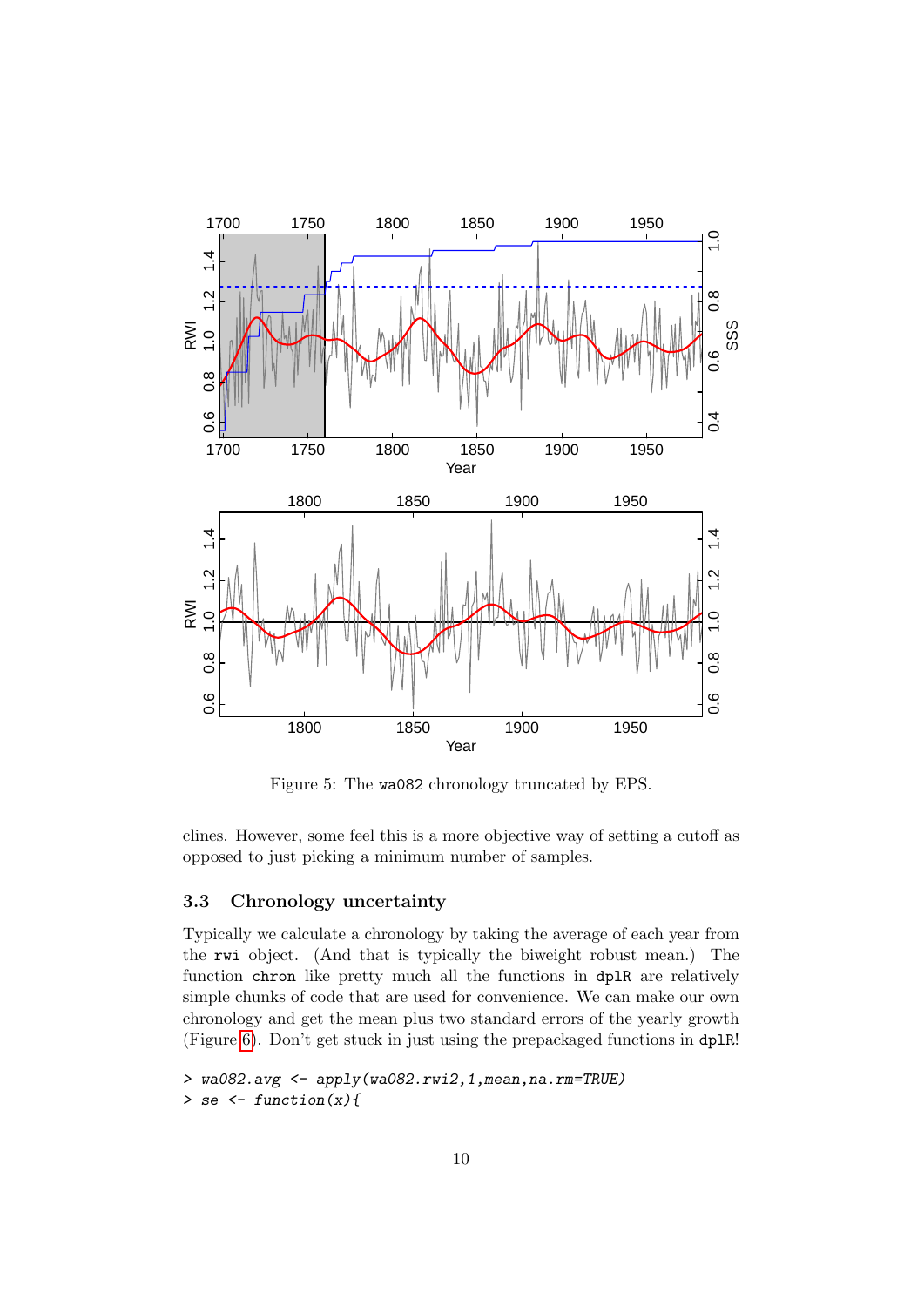```
+ x2 \leftarrow na.omit(x)+ n \leftarrow length(x2)+ sd(x2)/sqrt(n)+ }
> wa082.se <- apply(wa082.rwi2,1,se)
> wa082.sd <- apply(wa082.rwi2,1,sd,na.rm=TRUE)
> par(mar = c(2, 2, 2, 2), mgp = c(1.1, 0.1, 0), tcl = 0.25, xaxs='i')
> plot(yrs2, wa082.argv, type = "n", ylim=c(0.5, 1.6),+ xlab = "Year", ylab = "RWI", axes=FALSE)
> abline(h = 1, lwd = 1.5)
> xx < -c(yrs2, rev(yrs2))> yy <- c(wa082.avg+wa082.se*2,rev(wa082.avg-wa082.se*2))
> polygon(xx,yy,col="grey80",border = NA)
> lines(yrs2, wa082.avg, col = "black")
> lines(yrs2, ffcsaps(wa082.avg, nyrs = 30),
+ col = "red", lwd = 2)
> legend(x=1800,y=0.75,legend=c("Mean","2 SE", "30-yr Spline"),
         1wd=c(1,10,1), col=c("black","grey","red"),
         bg = "white")> axis(1); axis(2); axis(3); axis(4)> box()> par(op)
```
#### <span id="page-10-0"></span>3.4 Stripping out series by EPS

We want to introduce one other approach that doesn't deal explicitly with chronology building but can be used to build a better chronology. The strip.rwl function uses EPS-based chronology stripping [Fowler and Boswijk](#page-12-1) [\(2003\)](#page-12-1) where each series is assessed to see if its inclusion in the chronology improves the EPS. If it does not the series is dropped from the rwl object. As we will see in this example two series are excluded which causes a modest improvement in EPS (Figure [7\)](#page-12-2).

```
> wa082.strip.rwl <- strip.rwl(wa082, ids = wa082.ids)
REMOVE -- Iteration 1: leaving series 712071 out.
EPS improved from 0.88 to 0.882.
REMOVE -- Iteration 2: leaving series 712072 out.
EPS improved from 0.882 to 0.883.
REMOVE -- Iteration 3: no improvement of EPS. Aborting...
REINSERT -- Iteration 1: no improvement of EPS. Aborting...
```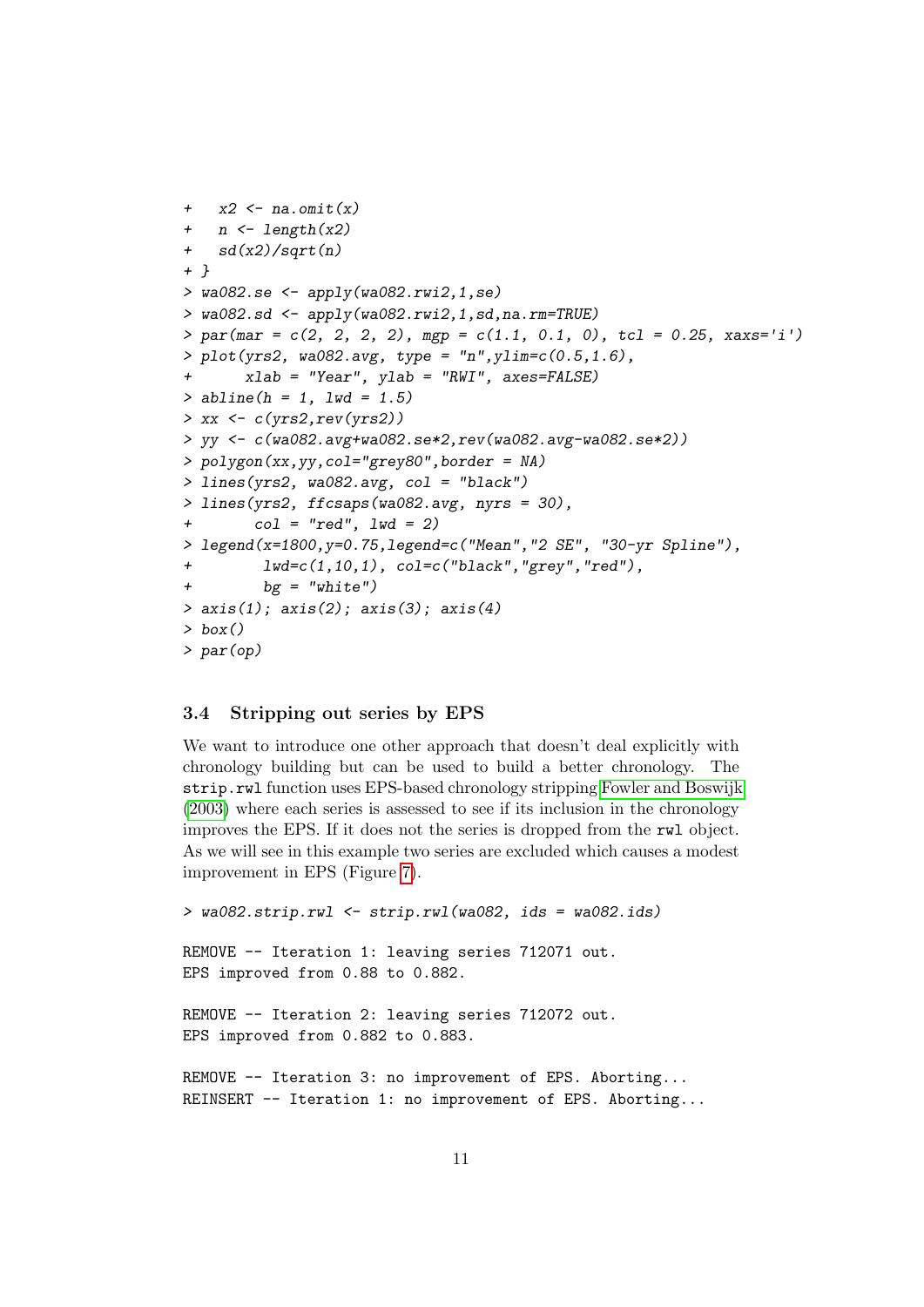

<span id="page-11-1"></span>Figure 6: The wa082 chronology with two standard errors.

```
> wa082.rwi.strip <- detrend(wa082.strip.rwl, method="Spline")
> wa082.crn.strip <- chron(wa082.rwi.strip, prefix = "HUR")
> wa082.crn.strip <- subset(wa082.crn.strip, samp.depth > 5)
> plot(wa082.crn.strip, add.spline=TRUE, nyrs=30)
```
## <span id="page-11-0"></span>4 Conclusion

We have tried to introduce a few ways of building chronologies with dplR that are either typical (like truncating by sample depth) or less commonly used. In this vignette we aren't advocating any particular method but trying to get the users familiar with ways of interacting with the objects that dplR produces. Once the user understands the data structures the rest of R opens up.